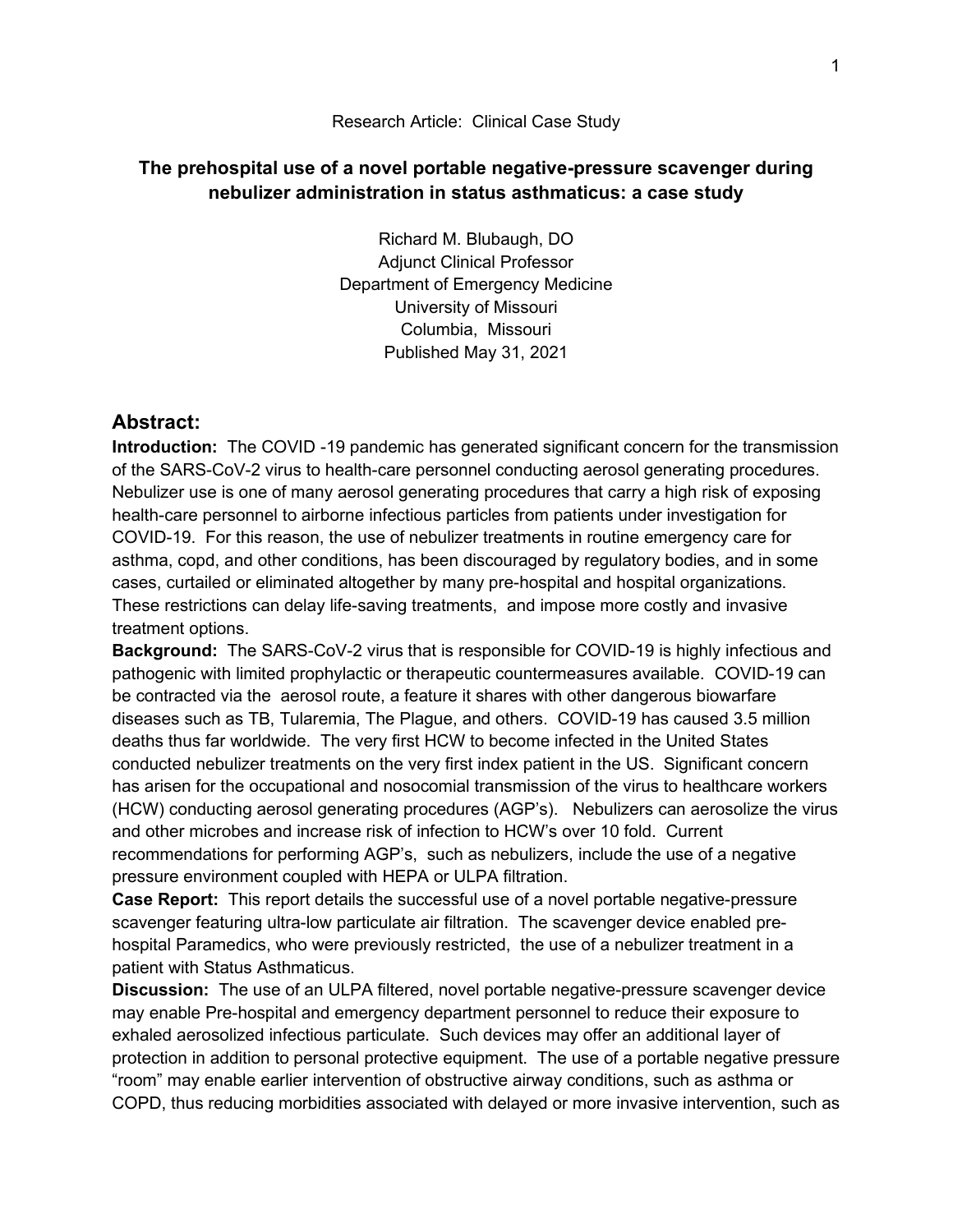intubation. A filtered scavenging device has further reaching implications in the use with other aerosol generating procedures such as positive pressure non-invasive ventilation, Bag Valve Mask ventilation, and endotracheal intubation.

*Keywords:* Portable, Negative pressure, Nebulizer, Aerosol Generating Procedure

**Introduction:** As Healthcare Workers (HCW) go about taking care of sick patients, they are exposed to multiple dangerous infectious diseases on a continual basis. One study estimated that 75% of all HCW are exposed to an infectious disease on a weekly basis {1}. Despite the use of personal protective equipment and safety procedures the HCW has a disproportionate risk of becoming sick. Healthcare workers account for 1 in 7 coronavirus cases globally, despite only representing less than 3% of the population {2}. Front-line HCW have 3 times the risk of COVID-19 infection when compared to the general community and 7 times more likely to have severe COVID-19 {3,4}. In addition, a HCW that becomes infected can then trigger a superspreader event. Such was the case when a Chinese physician was identified as the source of the 2003 Severe Acute Respiratory Syndrome (SARS) outbreak in Hong Kong and several other countries {5}. Some activities that HCW's engage in while caring for patients carry a much higher risk of the transmission of infectious diseases. One such high-risk activity that is performed routinely by front-line HCW's is that of Aerosol Generating Procedures (AGP's).

**Background:** The SARS- CoV-2 virus that is responsible for COVID-19 is a high risk pathogen if inhaled or comes in contact with mucous membranes. It is highly infectious and pathogenic with limited prophylactic or therapeutic countermeasures available. The Centers for Disease Control and Prevention (CDC) has classified the SARS- Co-2 virus as a Biosafety level 3 pathogen (BSL-3). BSL-3 precautions are appropriate for work involving microbes which can cause serious and potentially lethal disease via the inhalation route {6}. In order to work with BSL-3 pathogens, a negative pressure environment and HEPA filtration is required. Examples of BSL-3 agents that have also been researched and developed as biowarfare agents include, *Francisella Tularensis* (Tularemia), *Mycobacterium Tuberculosis* (TB), *Yersinia Pestis* (the Plague), *Venezuelan and Eastern Equine encephalitis virus,* and more {7}. Other examples of BSL-3 microbes are SARS-CoV-2's cousins, MERS and SARS-Cov-1, both of which caused their own respective pandemics. Tuberculosis continues to kill over a million people per year {8}. The Plague, caused by *Yersinia Pestis*, has caused an estimated 50 million deaths worldwide {9}. Thus far, SARS-CoV-2 has caused 3.5 million deaths as of May 29, 2021 {10}. These pathogens all have one thing in common - they are all transmitted via the aerosol route.

The COVID -19 pandemic has generated significant concern for the occupational and nosocomial transmission of the SARS CoV-2 virus to health-care personnel conducting aerosol generating procedures. A study published in 2012 highlighted the risk of transmission of SARS to HCW's who performed AGP's {11}. Such procedures include nebulizer use, endotracheal intubation, positive pressure mask ventilation, and non-invasive positive pressure ventilation, among others {12}. Aerosol generating procedures produce both large droplet (>5um) and smaller aerosols (<5um). Droplets fall to the ground or onto surfaces within close proximity of the patient (1-2m), while smaller aerosols can remain suspended in the air for longer periods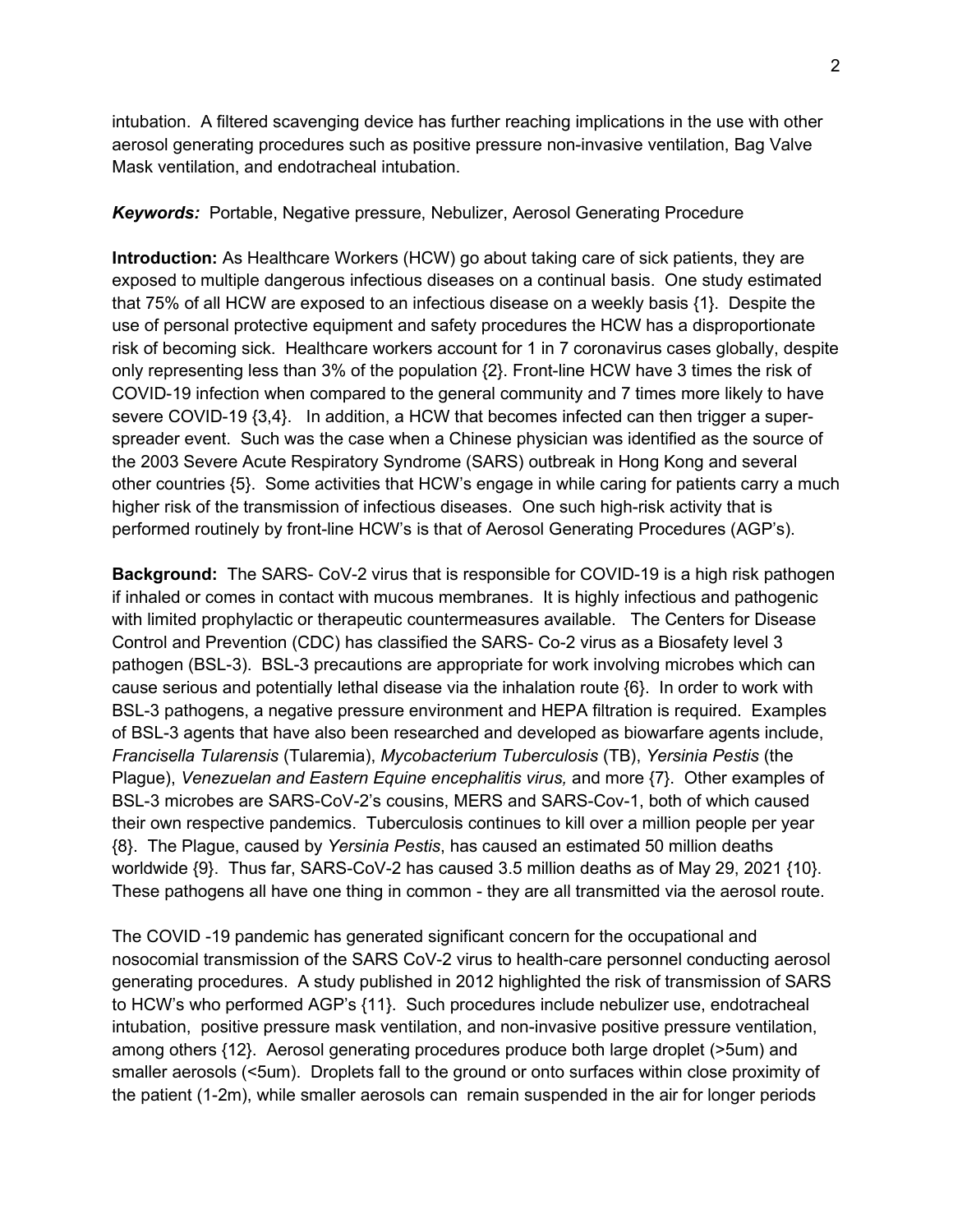and can travel further (7-8m) from the patient {13,14}. Viable SARS CoV-2 virus has been detected in aerosols for 3 hours and on surfaces for 72 hours {15,16}. In addition to aerosols, contact with inanimate objects has led to infection amongst HCW's {17,18}. The doffing of personal protective equipment (PPE) can lead to the widespread transfer of contaminants to the skin and clothing of HCW's leading to self-contamination, making the current CDC PPE removal sequence inadequate in protecting the HCW from nosocomial infections {19}.

 Nebulizers use compressed air or oxygen forced through a reservoir to aerosolize medications. This aerosolized medication is then inhaled deeply into the patient's lungs. They are used for a variety of respiratory conditions where the small airways and terminal alveoli are the target sites of the medication. Such common conditions where nebulizers are used include asthma, chronic obstructive pulmonary disease, and airway inflammation. Common medications utilized in the nebulizer include albuterol sulfate, ipratropium bromide, epinephrine, and steroids. These are common procedures that are done several times a day in every emergency department or hospital in the world. More than 99.3% of of nebulized drug particles are < 2um in diameter and create a particle plume that is 400 times greater than the mean background level. Particles of this size are therefore small enough to enter the lower respiratory tract {20}. Inhaled particles < 5um are most likely to cause infection in the lower respiratory tract {21}. Airborne particles < 5um convey the highest coronavirus RNA titres {22}. Nebulizers and other AGP's convey a significant risk of transmission of disease to the HCP {23-26}. Until recently it was believed that endotracheal intubation carried the highest risk of infection transmission of all AGP's ,at a nearly 700% increase. In a recent meta-analysis, nebulizers yielded a 1000% increase in infection risk to HCW's. (OR 10.03; 95% CI, 1.98-50.69; p= 0.005) {26}. The very first confirmed COVID-19 case in the United States resulted in the exposure of 121 HCW's who were not wearing full PPE. The CDC concluded in a review of that index patient, that being present during nebulizer treatments was more common among HCW who developed COVID-19 (67%) than those who did not (9%) (p=0.04) {25}. While the substitution of a Multiple Dose Inhaler (MDI) in place of nebulizers has been suggested as a strategy, the MDI is much more costly on a unit dose basis, has been in short supply, does not contain some of the necessary medications, and its use is limited or inappropriate for some of the most critical patients {27-31}.

Current recommendations for performing an AGP include the use of negative-pressure isolation rooms capable of 12 air changes per hour {32}. There are 2 ventilation strategies. One is the use of negative pressure rooms. Negative pressure rooms are ideal in the hospital setting but are often not available for many patients, including those in the prehospital phase of care. The second ventilation strategy is local exhaust ventilation close to the source. Capture at the point of generation is the most efficient means of capture of aerosols and reduce exposure during simulated AGP's {20,33}. The strategy of using a negative pressure vacuum scavenger equipped with a HEPA or ULPA filter has been proposed as a simple and viable solution to ameliorate or eliminate altogether the risk of virus dispersion from the therapies {29,34-36}.

**Case Report:** A 62 year old female with a history of asthma from out of town had left her nebulizer at home when leaving for vacation. She has been using her Albuterol metered-dose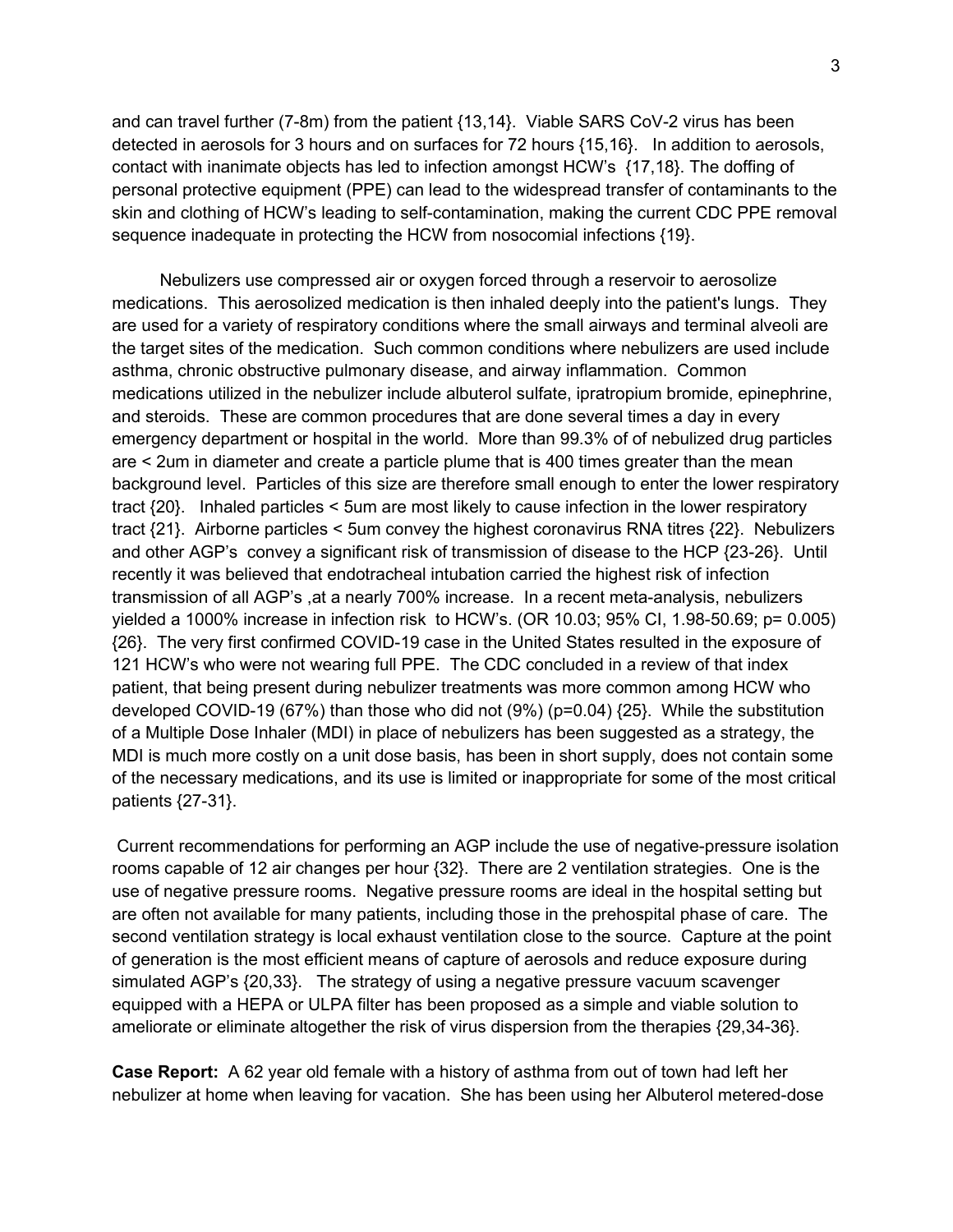inhaler several times throughout the day. While attending a theater event, she began having significant difficulty breathing and collapsed. While it is not clear if the patient suffered full cardiac arrest or Respiratory Arrest, nonetheless bystanders initiated CPR for less than 2 minutes. Paramedics were dispatched and found the patient to have a pulse but having extreme difficulty breathing "guppy breathing" and was not able to talk. Her Lung sounds were diminished and she was moving little air. Pulse oximetry read 63%.

Paramedics were able to sit the patient upright and begin a nebulized albuterol treatment utilizing the *SafER Respiratory Shield.* A novel portable negative pressure scavenging device that uses a clear, polycarbonate mask clipped in front of and onto a generic aerosol acorn nebulizer mask. The scavenging device shield is attached to a portable vacuum source, utilizing 22mm respiratory tubing, that filters the exhaled air and cloud plume from around the aerosol nebulizer mask via Ultra Low Particulate Air {ULPA} filtration. The Emergency Medical Service (EMS) had only recently taken delivery of the scavenger system and until then, discouraged and limited the use of nebulizers and other Aerosol Generating Procedures {AGP's} after the COVID-19 virus presented a high risk of pathogen exposure to the EMS personnel.

The patient began to improve her work of breathing while on scene and during the nebulizer treatment. The patient was transported to the emergency department on a nonrebreather mask where she arrived sitting up on the stretcher, able to talk, and a 93% oxygen saturation. She was given 125mg of Methylprednisolone IV. A portable chest X-Ray and ECG was unremarkable. Per hospital policy, a rapid COVID test was performed prior to the administration of additional nebulizer treatments out of the same exposure concerns. The COVID test was negative. She then underwent an Albuterol Sulfate 3 mg/Ipratropium Bromide 0.5mg {Duoneb} nebulizer treatment and was observed for about 3 hours in the emergency department where she continued to improve. She was diagnosed with Status Asthmaticus and then discharged home for outpatient follow up with a prescription of 50mg Prednisone for 5 days.

**Discussion:** This case is an example of the conundrums that EMS and hospital emergency personnel are faced with daily in regards to their measured response of adequately safeguarding themselves, their co-workers, and their equipment from exposure to, and contamination from, aerosolized pathogens versus performing AGP's early in the course of the disease. The decision to perform AGP's, such as nebulizers, is often done without the benefit of knowing whether a patient has COVID-19 or some other airborne disease. The knowledge that asymptomatic COVID-19 patients can still shed virus, has led to the recommendation that every patient is assumed to be potentially infectious during this pandemic {37}. With intubated COVID-19 patients carrying a 76% mortality rate, having a safe opportunity to perform the AGP early may prevent the delay of acutely necessary care, thus preventing the escalation to more invasive options {33,38}

There have been many attempts at mitigating this exposure using homemade or commercial passive barrier shields, such as plexiglass boxes, tents, and drapes. Evidence suggested from experimental testing of these devices have shown concern for worsening the exposure to healthcare personnel,{36,39,40}, anesthesia articles, fda} leading the FDA to withdraw its Emergency Use Authorization of such devices unless they incorporated negative pressure {41}. Turer, et al study showed that various negative pressure sources, attached to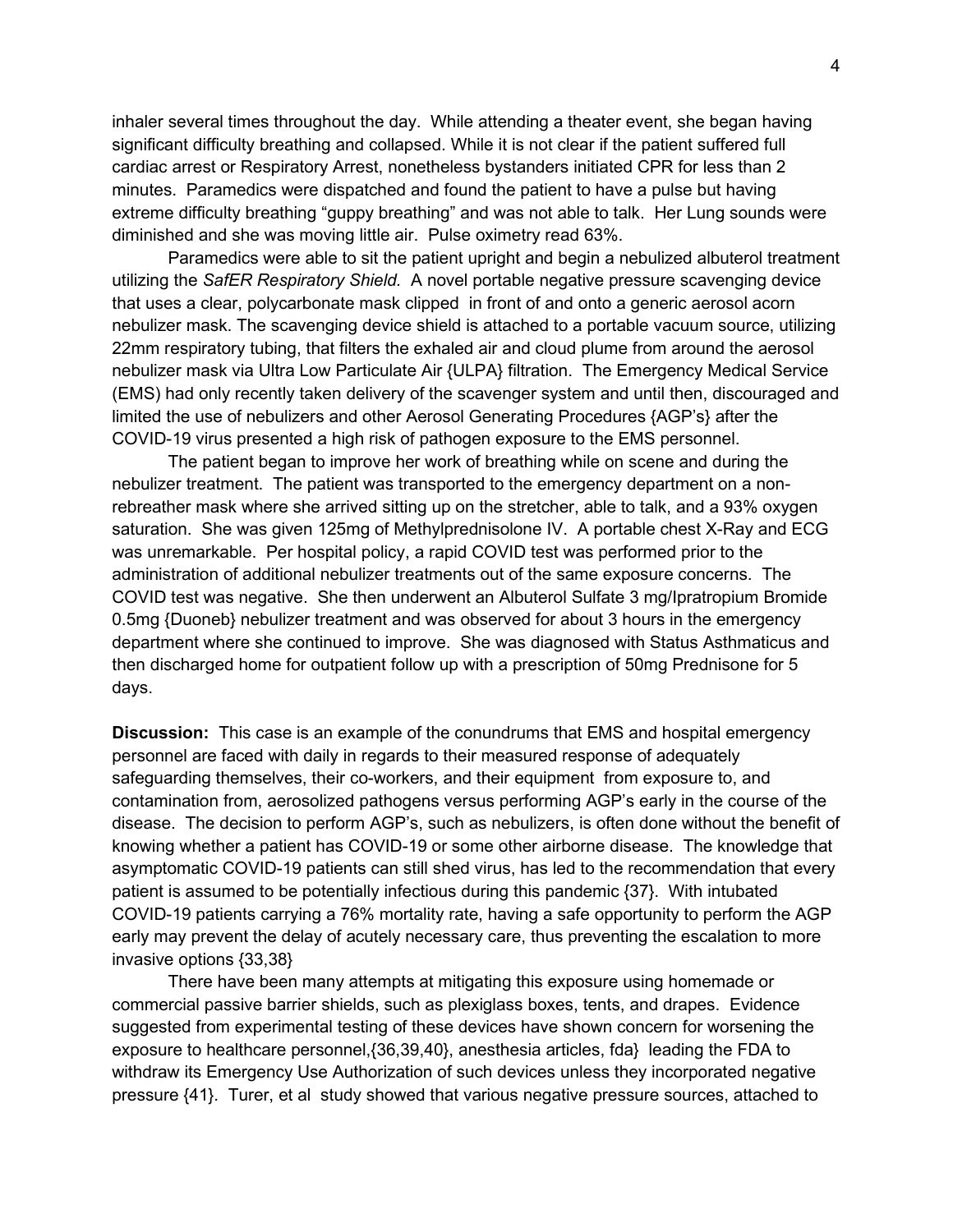these barriers, contained test smoke and aerosol surrogate to standards required for certification of Class 1 biosafety cabinets used in laboratories {36}. In addition to added exposure risk, the FDA cautioned that many such makeshift devices can lengthen procedures such as intubation, decrease 1st pass success of procedures, potentially resulting in dangerous hypoxia or airway failure. In addition, some of the rigid boxes resulted in damage to PPE worn by the proceduralist {39, 40}.

This knowledge has led to the experimentation and development of simple systems that combine a patient "Hood" or "Shield", connected to a portable HEPA filter via negative pressure suction. These systems have been shown to ameliorate or eliminate altogether the risk of virus dispersion from these therapies {20,29,33-35}. One such system is the SafER scavenging system, it brings the "negative pressure room" to the patient. It uses a built-for-purpose vacuum generator and has a superior filtration level when compared to HEPA filters, filtering particles down to 0.1 microns. It is ergonomically designed to fit common standard respiratory circults. It does not wall the patient off with full upper body enclosures, and allows immediate access to and visualization of the patient. It does not pose a risk of damaging or interfering with other PPE worn by personnel. It has additional implications in potentially reducing airborne exposure to healthcare personnel during a variety of AGP's such as non-invasive ventilation, Bag valve mask ventilation, endotracheal intubation, bronchoscopy and other endoscopic procedures. Furthermore, it may enable earlier and less invasive intervention during acute respiratory distress and airway conditions.

The efficacy of these scavenger systems has led to the call for urgent research in order to minimize risk of Healthcare Worker infection and the nosocomial spread of disease {13}. The potential benefits of these scavenger systems doesn't end with COVID-19, but has the high likelihood of translating to the mitigation of other dangerous aerosol and droplet pathogens such as Influenza, Tuberculosis, SARS, MERS, Enteroviruses, and more. As more emphasis is placed on prevention of the occupational or nosocomial exposures, these systems are likely to become the standard of care in delivering AGP's such as nebulizer treatments, regardless of the infective status of the patient.

In this case, the ability to administer a nebulizer treatment relatively early in this patient's disease course, undoubtedly contributed to a positive outcome while protecting the treating prehospital personnel. The SafER Respiratory Shield and its portable ULPA filtered vacuum source is a viable solution for containing and filtering the aerosol plume produced during nebulization while potentially adding an additional layer of PPE protection for healthcare personnel.

*Disclosures:* The author is the Chief Medical Officer and a shareholder of SafER Medical Products LLC.

## **References:**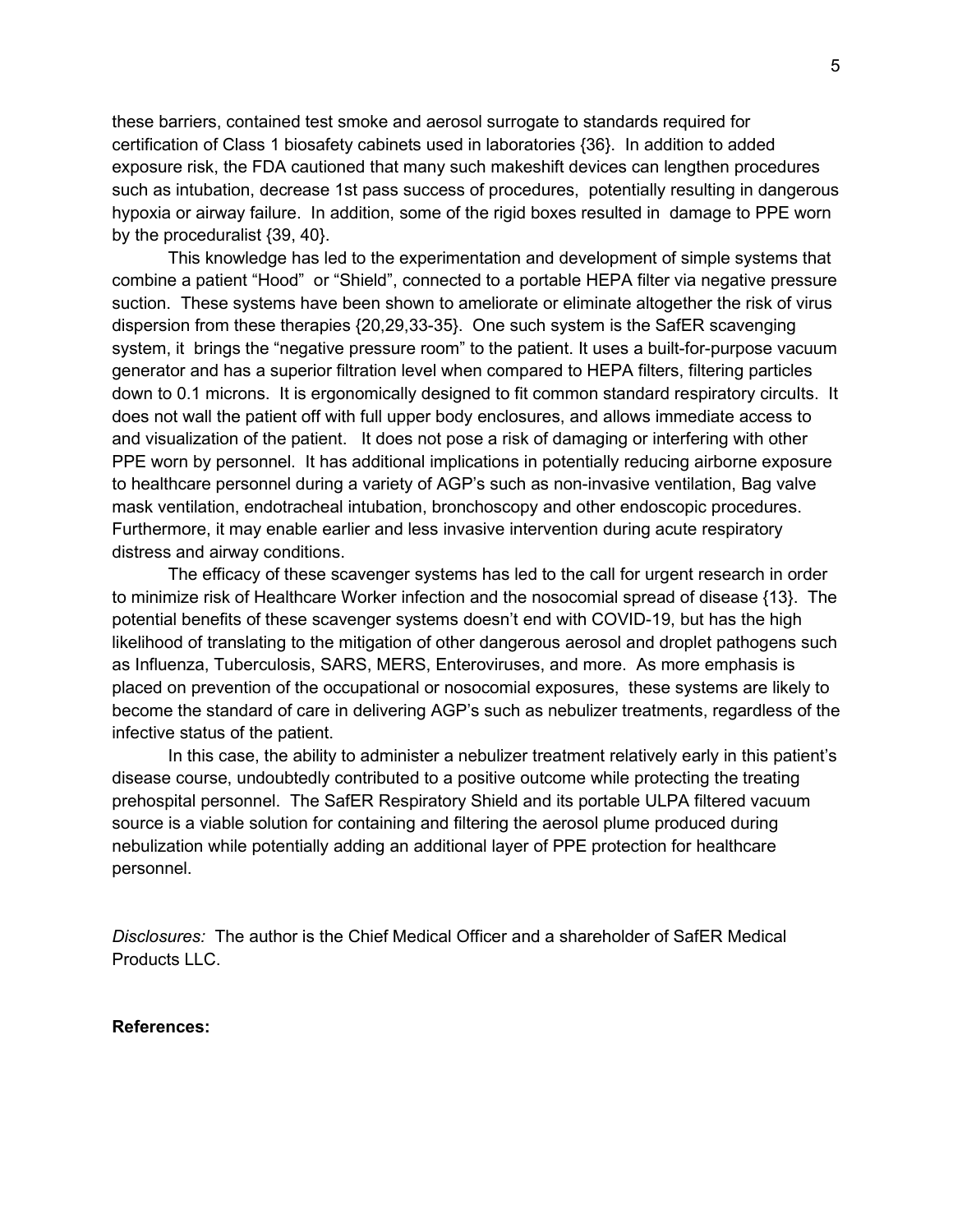- 1. Baker M, Peckham T, Seixas N, Estimating the burden of United States workers exposed to infection or disease: A Key factor in containing risk of COVID-19 infection, PLOS ONE, 2020 April 28.
- 2. Nebehay S, One in 7 reported COVID-19 infections is among health workers, WHO says., Reuters, 2020 Sept 7.
- 3. Nguyen L, Drew D, Graham, M, et al., Risk of COVID-19 among front-line health-care workers and the general community: a prospective cohort study. Lancet, 2020 Sept 01, Vol 5(9), e475-e483.
- 4. Mutambudzi M, Niedzwiedz C, Macdonald E, et al. Occupation and risk of severe COVID-19: prospective cohort study of 120,075 UK Biobank participants. Occupational & Environmental Medicine, 2020, Vol 78, Issue 5
- 5. Hui D, Chan P, Severe Acute Respiratory Syndrome and Coronavirus, Infectious Disease Clinics, Sept 01,2010; Vol 24, Issue 3, P 619-638
- 6. United States Centers for Disease Control and Prevention, Biosafety for Specimen Handling, 2021, May 11.
- 7. United States Centers for Disease Control and Prevention, Emergency Preparedness and Response: Bioterrorism Agents/Diseases. 2018, April 4
- 8. World Health Organization, Tuberculosis: Key facts, 2020, Oct 14
- 9. World Health Organization, Department of Communicable Disease Surveillance and Response, WHO Report on Global Surveillance of Epidemic-prone Infectious Diseases, WHO/CDS/CSR/ISR/2000.1,
- 10. World Health Organization, WHO Coronavirus (COVID-19) Dashboard, 2021, May 29; 3:24pm CEST
- 11. Tran K, Cimon K, Severn M, et al, Aerosol Generating Procedures and Risk of Transmission of Acute Respiratory Infections to Healthcare Workers: A Systematic Review., PLoS ONE, 2012, 7(4): e35797
- 12. Jackson T, Deibert D, Wyatt G, et al, Classification of aerosol-generating procedures: a rapid systematic review., BMJ Open Respiratory Research 2020; 7:e000730.doi: 10.1136/bmjresp-2020-000730
- 13. Hamilton G. Aerosol-generating Procedures in the COVID Era,. Respirology; 2021 Mar 3: 10.1111/resp.14031
- 14. Bourouiba L, Turbulent Gas Clouds and Respiratory Pathogen Emissions: Potential Implications for Reducing Transmission of COVID-19., JAMA, 2020; 323(18):1837-1838.
- 15. American Thoracic Society, SARS-CoV2 Transmission and the Risk of Aerosol Generating Procedures. Am J Resp Crit Care Med, 2020, Vol 202, P13-14
- 16. Van Doremalen N, Bushmaker T, Morris D, et al, Aerosol and Surface Stability of SARS-CoV-2 as Compared with SARS-CoV-1, NEJM, 2020, March 17. NEJM.org
- 17. Chen Y, Huang L, Chan C, et al, SARS in hospital emergency room, Emerging Infectious Diseases, 2004, 10(5), 782
- 18. United States Centers for Disease Control and Prevention, SARS-CoV-2 and Surface (Fomite) Transmission for Indoor Community Environments, COVID-19 Home, 2021, April 5.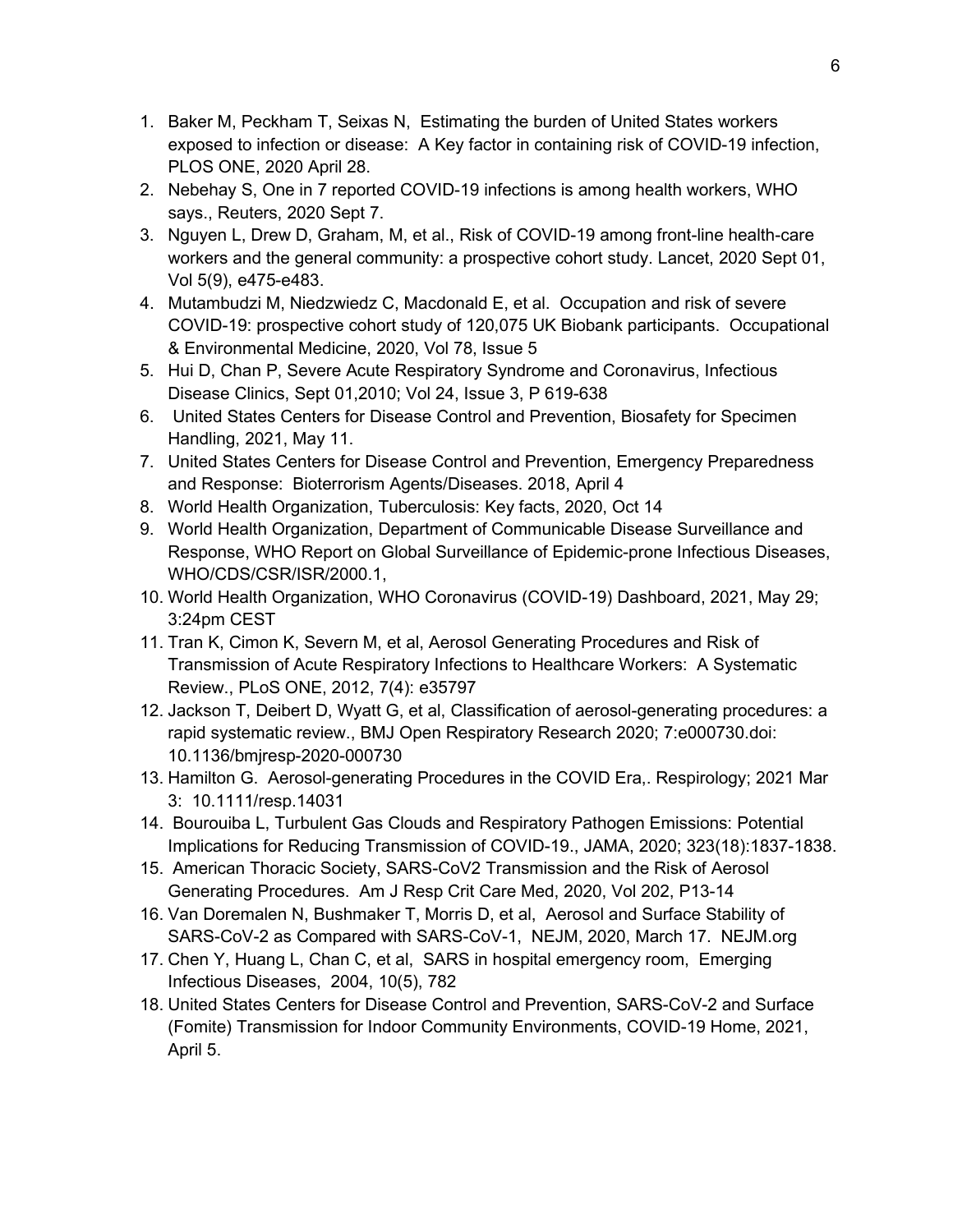- 19. Casanova L, Alfano-Sobsey E, Rutala W, et al, Virus Transfer from Personal Protective Equipment to Healthcare Employes' skin and clothing, Emerg Infect Dis, 2008 Aug; 14(8): 1291-1293
- 20. Fennelly M, Keane J, Dolan L, et al. Containment of procedure-associated aerosols by an extractor tent: effect on nebulized drug particle dispersal. J Hosp Infection, 2021; (110), 108-113
- 21. Seto W, Airborne transmission and precautions: facts and myths, J Hosp Infect, 2015; 89:225-8
- 22. Liu y, Ning Z, Chin Y, et al, Aerodynamic analysis of SARS-CoV-2 in two Wuhan hospitals,. Nature 2020; 582: 557-560
- 23. Maudet L, Sarasin F, Dami F, et al. Emergency Medical Services: COVID-19 Crisis. Rev Med Suisse. 2020 Apr 29; 16: 810-814
- 24. Asad T, Alharty A, BaLahmar A, et al. Demographic, Practice Characteristics, and Risk Factors of SARS-CoV-2 Infection Among ICU Healthcare Workers: A cross sectional and nested case control study. Inter J Health Sci and Research, 2021, Jan; 11(1)
- 25. Heinzerling A, Stucky M, Scheuer T, et al. Transmission of COVID-19 to healthcare personnel during exposures to a Hospitalized Patient - Solano Co, CA, Feb 2020. US CDC MMWR. 2020, April 14; Vol 69
- 26. Chan V, Ng H, Rahman L, et al, Transmission of Severe Acute Respiratory Syndrome Coronavirus 1 and Severe Acute Respiratory Syndrome Coronavirus 2 During Aerosol-Generating Procedures in Critical Care: A systematic review and meta-analysis of observational studies. Critical Care Medicine, 2021, March 1
- 27. Aeng E, McDougal K, Allegretto-Smith E, Hidden Costs of multiple-dose products: Quantifying Ipratropium inhaler wastage in the hospital setting. Can J Hosp Pharm, 2021: 74(2)
- 28. Larson T, Economic impact and chronic obstructive pulmonary disease outcomes of a comprehensive inhaler to nebulization therapy protocol implementation in a large multistate healthcare system. Curr Med Res Opin, 2019 Oct; 35(10): 1805-1817
- 29. Chi-Lung K, Chih-Hao L, A novel mask to prevent aerosol spread during nebulization treatment, J. Formus Med Assoc, 2021 Jan; 120(1): 769-771
- 30. Hendeles L, Prabhakaran S, Nationwide Shortage of Albuterol Inhalers and Off-Label Use in COVID-19 Patients, Ped Allerg Immun Pulm, 2020, Dec 16: 33(4)
- 31. Strauss R, Subcutaneous terbutaline as an alternative to metered-dose inhalers for asthma during the COVID-19 Pandemic. J Am Coll Emerg Phys Open, 2020, Aug; 1(4): 685
- 32. United States Centers for Disease Control and Prevention, Guidelines for Environmental Infection Control in Health-Care Facilities: Recommendations of CDC and the Healthcare Infection Control Practices Advisory Committee (HICPAP), MMWR, 2003, June 6: 52 (RR10); 1-42
- 33. Sinnige J, Kooij F, VanSchuppen H, et al, Protection of Healthcare Workers during Aerosol-Generating Procedures with Local exhaust Ventilation, Br. J. Anaesth, 2021, Jun; 126(6): e220-e222